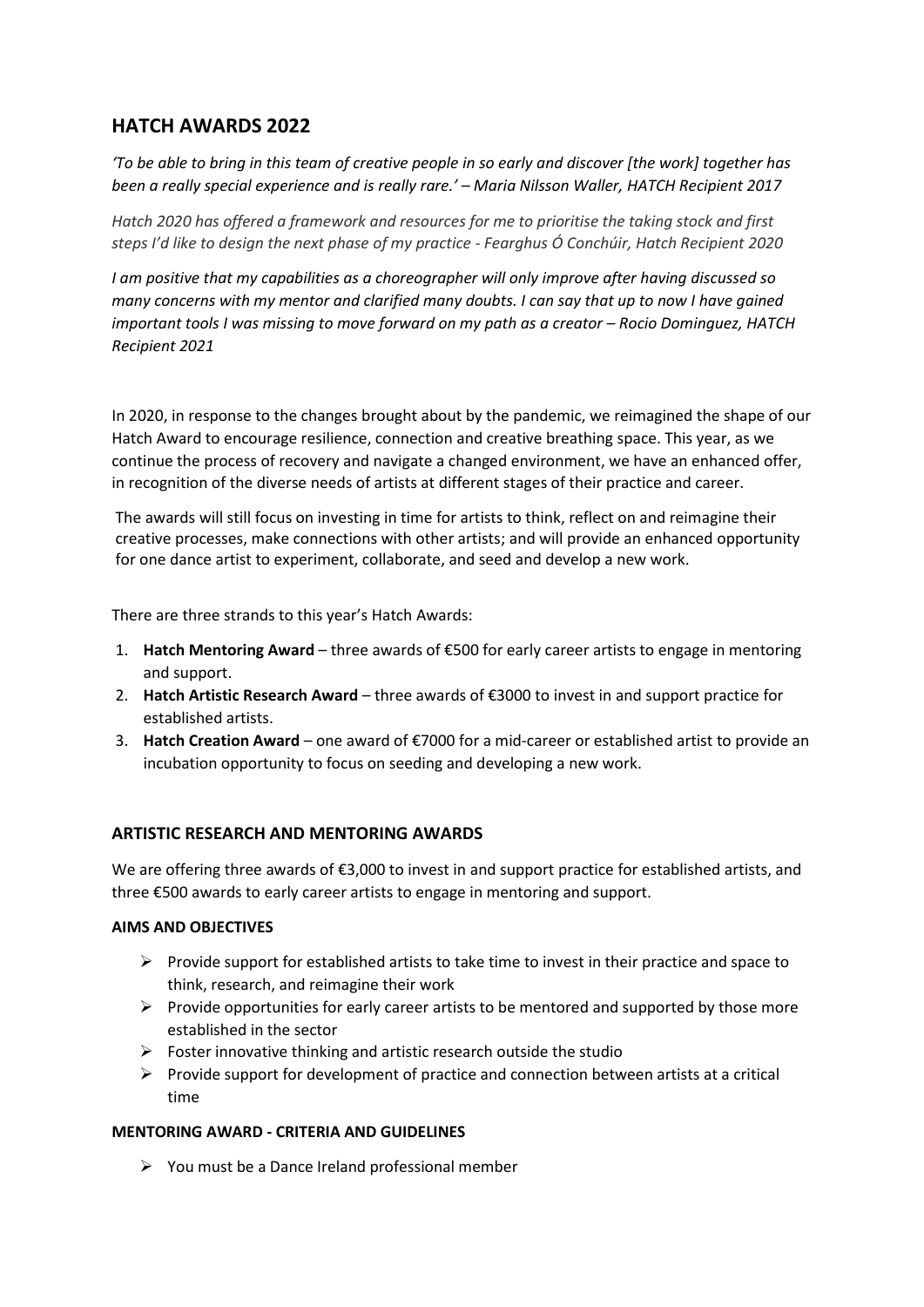- $\triangleright$  You should be an early career artist who has graduated or entered profession within the last 3 years, please supply a detailed CV
- $\triangleright$  Successful applicants will be matched with a mentor
- $\triangleright$  The  $\epsilon$ 500 is to support you to participate in the mentoring. (Not mentor's fees.)
- $\triangleright$  You should demonstrate how this award could support your practice at this time
- $\triangleright$  We ask successful participants to share their progress with Dance Ireland, this can be through a blogpost, report or in a creative way that links to their practice

## **ARTISTIC RESEARCH AWARD - CRITERIA AND GUIDELINES**

- ➢ You must be a Dance Ireland professional member
- $\triangleright$  This award is for independent artists
- ➢ You should be an established artist with a track record of at least 3 professionally produced works, please supply a detailed CV, bio and examples of previous work (any video links should be youtube or vimeo)
- $\triangleright$  You must be willing to dedicate a day/8 hours to engage in mentoring and supporting an early career artist
- $\triangleright$  We ask successful participants to share their progress with Dance Ireland, this can be through a blogpost, report or in a creative way that links to their practice
- $\triangleright$  You should demonstrate how this can support your practice at a critical time

## **HATCH CREATION AWARD**

The HATCH Creation Award is an initiative from Dance Ireland designed to provide an incubation opportunity for dance maker(s) to focus on seeding and developing a new work. The award offers the resources needed in a creative process to experiment, develop and work collaboratively, and can be used to resource a transition period for a maker, which would not otherwise be possible.

The award offers space in the Creation Studio at DanceHouse for any two consecutive weeks between the 21 November 2022 and 17 December 2022; and a budget of €7,000. The studio is available whole-time for two weeks. Whole-time means all hours that DanceHouse is open (generally Monday-Thursday approximately 10am-9pm and Friday and Saturday 10am-6pm), and you do not need to strike props, set or equipment until the end of the residency.

#### **CREATION AWARD – CRITERIA AND GUIDELINES**

This award is focused on makers who would benefit from a supportive environment in order to realise their potential, especially when the work under development involves a cast and collaborators.

- ➢ You must be a Dance Ireland Professional Member to apply
- $\triangleright$  This opportunity is aimed at mid-career and established makers who need time and space to begin the incubation process of a new ambitious idea
- $\triangleright$  Applicants will have created a minimum of three works (for stage, site, film or other) to date, please supply a detailed CV, bio and examples of previous work (any video links should be youtube or vimeo)
- $\triangleright$  The proposal should mark a significant development of; or departure from your existing body of work